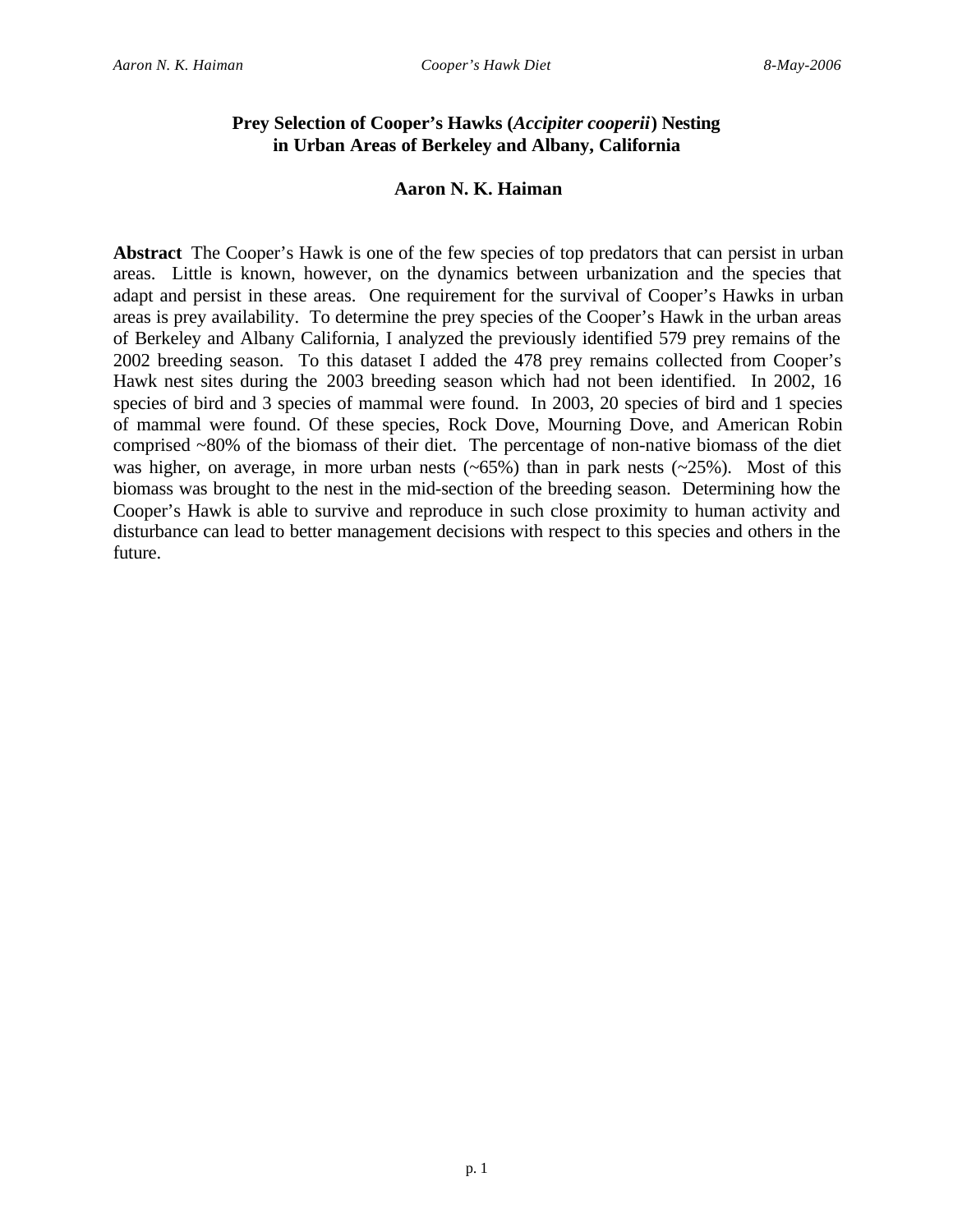## **Introduction**

The amount of land covered by urban development, and the effects of urbanization on species distribution, are increasing throughout the world every year (Vitousek et al. 1997). One way that urbanization changes the natural environment quickly and disruptively is by the displacement of species (Beissinger and Osborne 1982, Mills 1989, Bell et al. 1995, Estes and Mannan 2003). Urban habitats are usually very different from preexisting habitats in terms of changes in temperature gradients, precipitation levels, runoff patterns, and amount and quality of topsoil (Herrick 1995). Many species of wildlife, such as the Bachman's Sparrow (*Aimophila aestivalis*) and the Striped Shiner (*Luxilus chrysocephalus)*, cannot tolerate urban environments and are subsequently displaced (Schweizer and Matlack 2005, Dunning and Watts 1990). Some species, however, can cope with such disturbances and will persist in urban environments. These include the Cooper's Hawk (*Accipiter cooperii*), the focus of this study, and the Eastern Fox Squirrel (*Sciurus niger*) (Salsbury et al. 2004, Barry et al. 1998).

*A. cooperii* (Bonaparte) is a medium-sized raptor that occurs throughout southern Canada, the continental United States, and Mexico (Ferguson-Lees 2001). As a top predator, it feeds on a wide variety of small to medium-sized songbirds, game birds, and small to medium-sized rodents, and reptiles (Wheeler 2003, Roth and Lima 2003). It breeds in mature trees, and nesting can begin as early as February and chicks can still be receiving food from the adults until October. *A. cooperii* has a high tolerance for urbanized environments and has been a successfully breeding bird in numerous urban areas throughout the U.S. including Tucson, Arizona (Estes and Mannan 2003), Stevens Point, Wisconsin (Rosenfield 1996), and Berkeley, California (Pericoli and Fish 2004). For the purpose of this paper, success is defined as the fledging of at least one young at a given nest-site in a given year (Pericoli and Fish 2004).

The survival of top predators in urban environments depends upon these predators finding suitable habitat, large enough territories, and other resources one of which is food. The prey species of Cooper's Hawks that live in urban environments will necessarily be tolerant of human impacts. Since all species cannot survive in urban landscapes, the number of species that are available to *A. cooperii* as prey in such landscapes will be more limited than in rural habitats with lower levels of human disturbance (Peeters and Peeters 2005). It has been shown that more omnivorous species are better adapted to survive in urban environments than more specialized species (Clergeau et al. 1998). However, a result of reduced prey diversity can be prey specialization whereby a predator becomes very successful at capturing a limited number of prey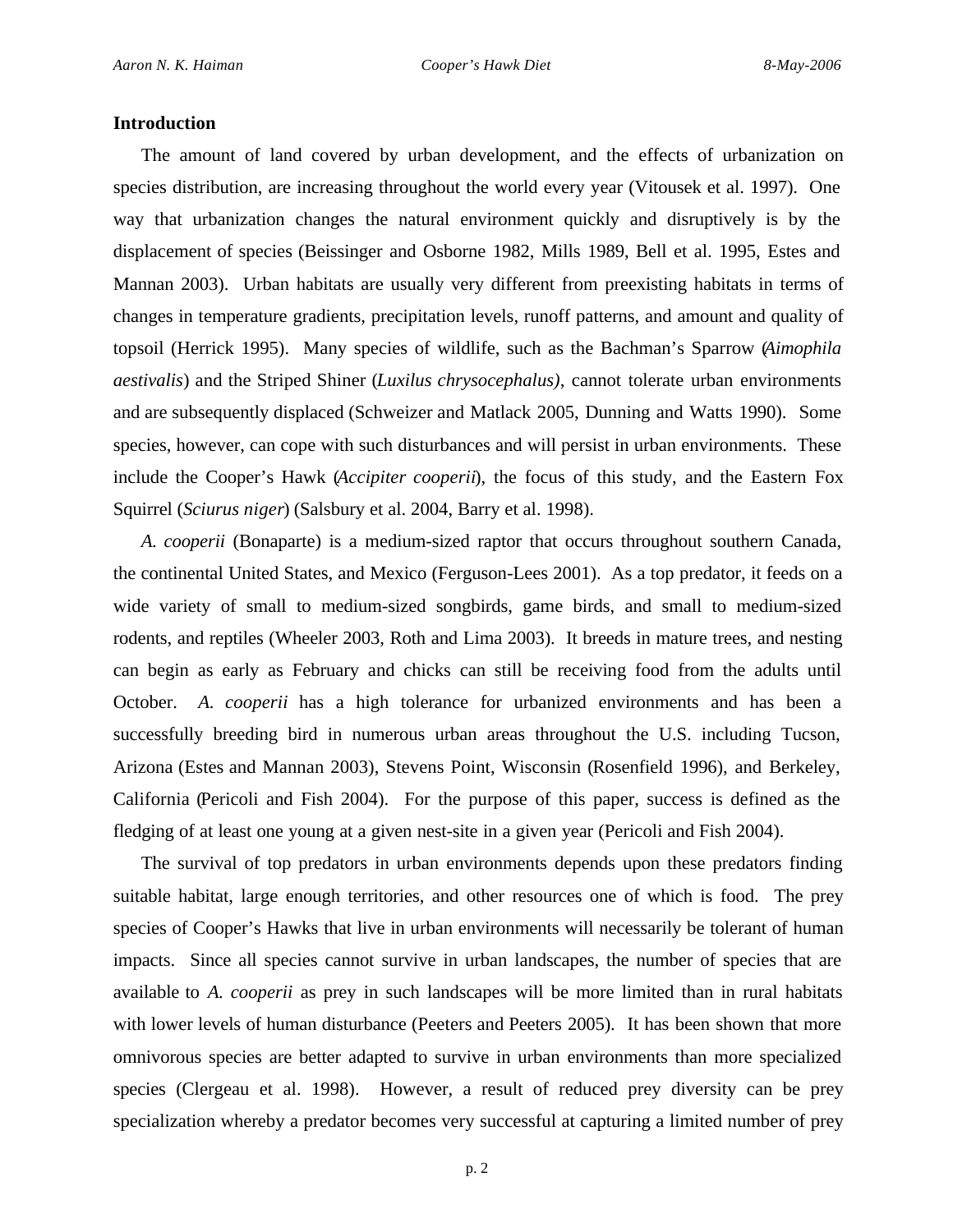species but loses behaviors required for capturing a broader prey base (Kauffman et al. 2004). Such specialization can benefit a predator, but it can also expose the predator to stressors if one or more of the prey species on which it specializes becomes scarce. Prey specialization can result from anthropogenic effects or by natural processes. Regardless of how specialization develops the results can be the same. One of the results that can negatively affect a predator is if the prey acts as a vector for disease. Doves throughout the United States can carry trichomoniasis, a disease that can prove fatal to Cooper's Hawks (Stabler 1954). These doves can pass the disease on to young Cooper's Hawks when the infected flesh is eaten (Estes and Mannan 2003). If the Cooper's Hawks depend too strongly on doves for food, they may be exposed to this disease at a higher rate than rural populations. The rates of infection vary across the Cooper's Hawk range, and it has been found that the infection rates in urban environments are higher than the infection rates in nearby rural environments (Rosenfield et al. 2002).

As we come to better understand what the effects of urbanization on ecosystems are, we will better understand how and when to buffer habitats and species from the more harmful of those effects (Mills 1989). By identifying the characteristics of a successful habitat of a target species, the specific conservation needs of that species can be better understood. More informed management decisions can then be made to plan further urban development so that the aspects of a habitat that are required for a species are left unharmed, and so preserve biodiversity. In this way we can avoid degraded habitats and ecological traps--habitats that can support a population temporarily but not indefinitely (Battin 2004). Without such understanding, habitats will be destroyed and species that might have been saved may become extinct (Castelletta et al. 2000, Jones 2003). Further, managing urban development so that top predators are conserved will necessarily mean developing in a way that will conserve the species and aspects of habitat on which the top predator depends. In this manner the conservation of top predators can act as umbrella protection for many other species, and thereby maintain the health and viability of the whole ecosystem.

This study will identify the prey species of Cooper's Hawks nesting in Berkeley and Albany, California, how the diversity and composition of the diets of these hawks change over a gradient of urbanization levels, and the effects these differences might have. To do this I will identify prey remains that have been collected by members of the Cooper's Hawk Intensive Nest Survey (CHINS) from nest sites in Berkeley and Albany. These specimens were collected in a similar method to the technique used by Rosenfield et al. (1995) and Meng (1959). From 2002 to 2006,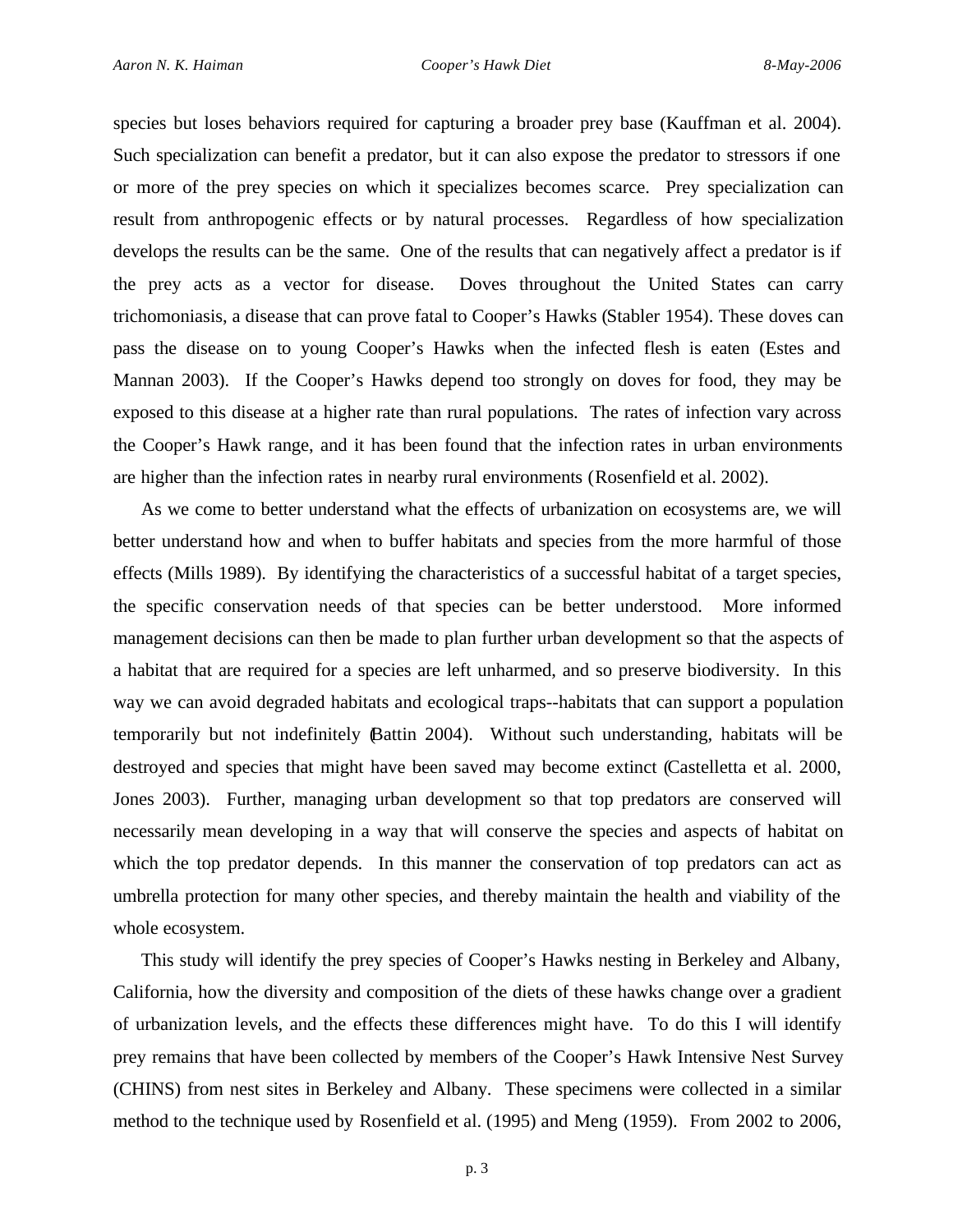the CHINS program has been monitoring the number and status of the breeding population of Cooper's Hawks in Berkeley and Albany. Prey specimens collected have included feathers, fur, skeletal remains, and regurgitated pellets. These are the specimens I will be using to determine the diversity and composition of the diets of urban nesting Cooper's Hawks.

My hypotheses are (1) There is a significant difference in diversity between the diets of urban versus park nesting Cooper's Hawks. I predict that diversity will be lower in the urban nesting Cooper's Hawks. (2) The composition of urban nesting Cooper's Hawks includes a larger percentage of non-native species than park nesting Cooper's Hawks. (3) There are seasonal trends in the species make-up of the diets of Cooper's Hawks nesting in Berkeley and Albany with some species appearing more frequently than others at certain times of the breeding season. (4) Park size will be positively correlated with prey diversity and negatively correlated with percent non-native biomass.

## **Methods**

**Study Area** The study included Berkeley and Albany California (37°52`N, 122°16`W) (Figure 1), about 2850ha. This area has a human population of about 102,743 residents and in 2003 a breeding Cooper's Hawk population of twelve nests. This area is at approximately 46m elevation, and encompasses about 190ha of city parks and school grounds. Most of the remainder of this area is residential, but there is also industrial development as well. The study



**Figure 1. Cooper's Hawk Intensive Nest Survey study area with 2003 nest sites marked.**

area was divided into twenty smaller search areas throughout which CHINS volunteers monitored for Cooper's Hawk activity. In some of these areas Cooper's Hawk pairs were found to establish territories and nests sites. All nests were in large mature trees. The species of nest trees include Coast Live Oak (*Quercus agrifolia*), American Elm (*Ulmus americana*), Blue Gum Eucalyptus (*Eucalyptus globulus*), Ash (*Fraxinus sp.*), Monterey Pine (*Pinus radiata*), and Ponderosa Pine (*Pinus ponderosa*). These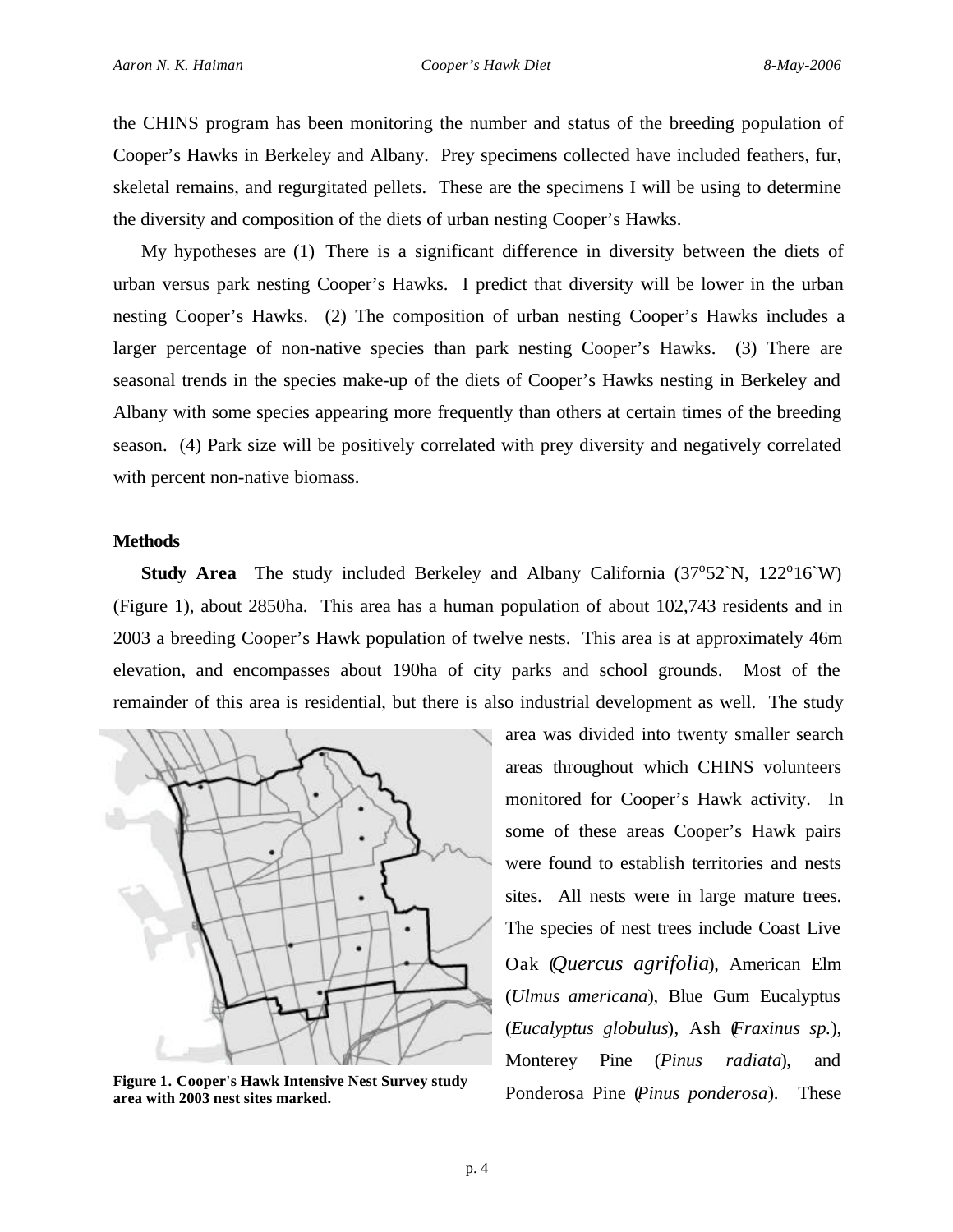nest trees were located in a variety of local habitats from quite city parks to busy streets.

**Specimen Collection** CHINS volunteers checked nests once or twice a week throughout the breeding season which is from February until October. This frequency should be frequent enough to sample the diet accurately (Errington 1932). It is on these visits that the volunteers check beneath nests and known plucking stations looking for prey remains. These remains have included fur, skeletal remains, partial carcasses, and most commonly feathers. Samples were collected from nest sites as described by Marti (1987) and remains were removed from the nest sites after visits to prevent double counting, so they are more representative of the actual diet (Collopy 1983). To alleviate biases in what types of prey remains are found using this collection method, feathers, skeletal remains, and pellets were combined to form a better picture of the Cooper's Hawk diets. Several studies showed that data resulting from this combining did not differ significantly from direct nest observations (Manosa 1994 and Simmons et al. 1991). A single pile of remains is considered to represent one animal. Single feathers were discarded because it is difficult to determine if this represents a prey animal or an incidental molt by a passing bird.

**Specimen Identification** I identified 478 prey remains collected during the 2003 breeding season. To identify the prey remains, I compared the collected samples with specimens in the avian and mammalian collections of the Museum of Vertebrate Zoology at the University of California, Berkeley. Further, I compared the avian prey remains to reference measurements in Pyle (1997), and mammal prey remains to measurements in Burt and Grossenheider (1980). Features that were used in identification included size of feathers or bones, shapes of feathers or bones, coloration of feathers or fur, and patterning on feathers or fur (Reynolds and Meslow 1984, Estes and Mannan 2003). I met with Pericoli at intermittent intervals throughout the identification process to help maintain my consistency and accuracy.

**Analysis** I approximated the percent biomass of each species by using standard average masses of the different species of birds as reported in Sibley (2000) and of mammals as reported in Burt and Grossenheider (1980). In this study, biomass refers to the mass of a live prey animal, not the mass delivered to the nest or consumed by the nestlings. I then calculated what percentage each species contributed to the total biomass. I did this for the 579 samples from the 2002 season, and also for the 478 samples from the 2003 season. I split the nests in the study area into two groups, Urban and Park, according to habitat type. I used a chi-squared test to determine if there was any significant difference between the percentage of non-native biomass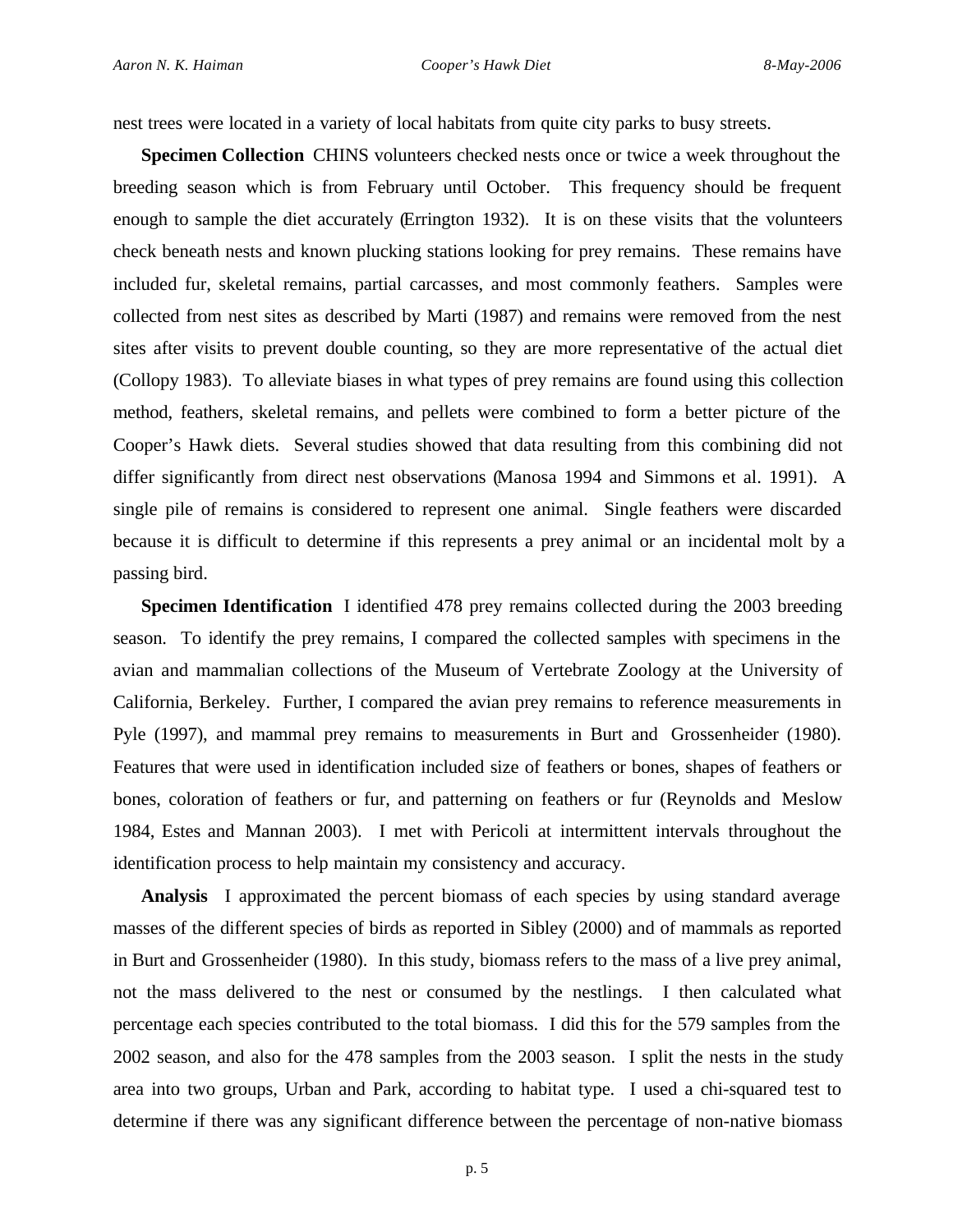delivered to nests in the urban and park groups. I also observed any trends in the frequency of particular species throughout the breeding season to determine if any changes in frequency occur. Further, I determined if there was a correlation between prey diversity and park size, and percentage of non-natives and park size.

## **Results**

Prey remains were collected from beneath Cooper's Hawk nests and feeding stations throughout the breeding seasons (February through October) of 2002 and 2003, and identified to species. In both numbers and biomass, three species which were the Mourning Dove (*Zenaida*



Figure 2. Species remains identified from the 2003 breeding season (\* indicates a non-native species).

**Species**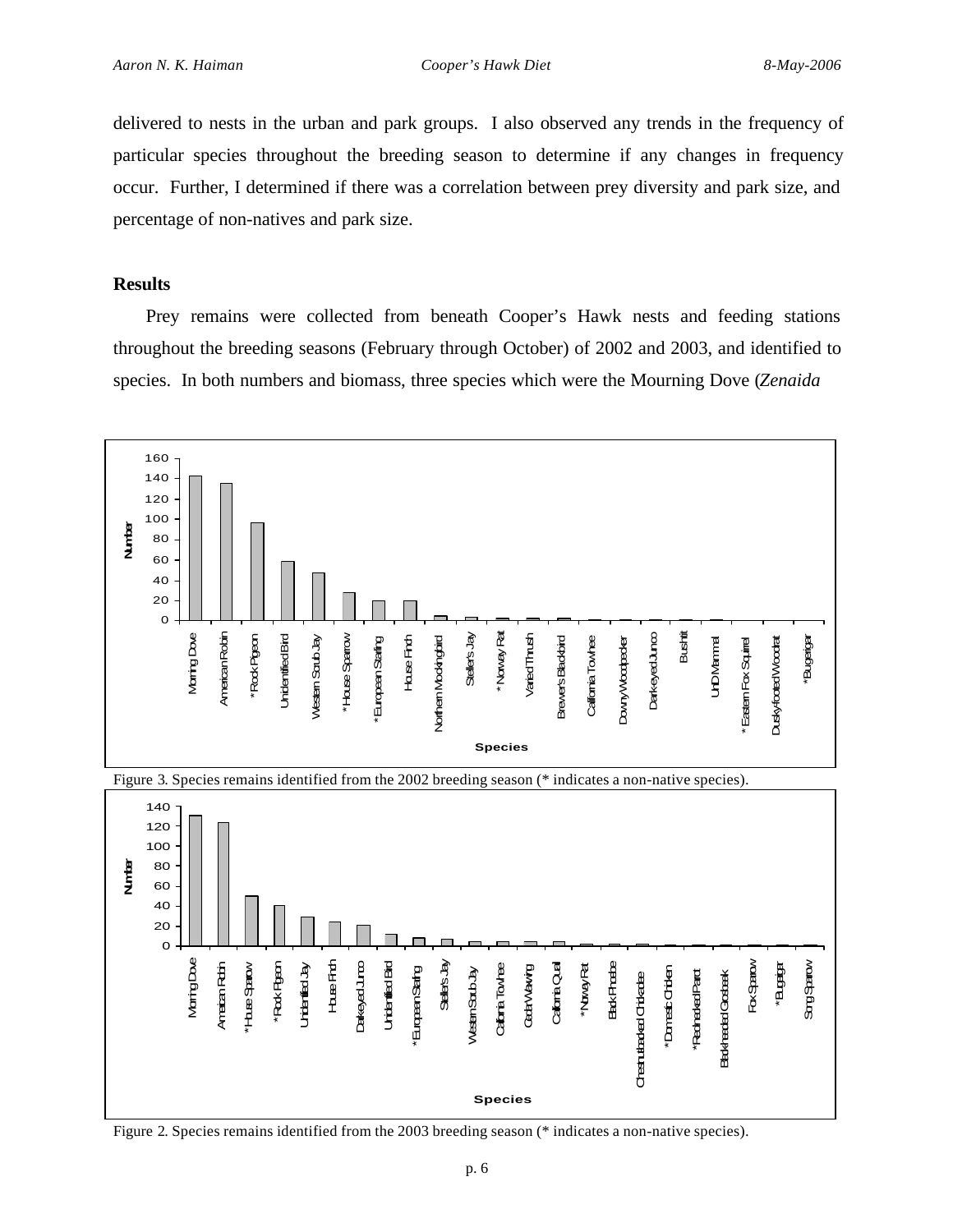*macroura*), Rock Pigeon (*Columbia livia*), and American Robin (*Turdus migratorius*) make up more than 75% of the prey remains carried to the nests in both the 2002 and 2003 seasons (84.07% and 78.82% respectfully). Non-native species accounted for 47.25% of the biomass in





Figure 4. The total diversity of prey species delivered to each nest during the 2003 breeding season.

Figure 5. Percentage of biomass of invasive species delivered to each nest during the 2003 breeding season  $(p<0.05)$ .

the 2002 season and 27.8% of the biomass in the 2003 season.

With respect to my hypotheses, there is a difference in the diversity of prey species found at nests between the urban and park groups. In the 2003 breeding season, the urban nests had an average diversity of 4.00 prey species per nest with a range from 1 to 8, and the park nests had an average of 7.75 prey species per nest with a range from 3 to 15 (Figure 4).

A difference in the percentage of non-native biomass was found between the urban and park nests. Of the 2003 samples, the nests in the urban group were composed of an average of 64.67% non-native species, and had a range of 27.13% to 100%. The park nests had a lower average non-native component of 25.07% with a range of 0% to 56.52% (Figure 5). A chisquared test showed a significance of  $p<0.05$ .

There are seasonal trends in almost all the prey species. All those that do show a trend follow a similar curve with low abundance at the beginning and end of the breeding season and the peak abundance in May or June. All three of the major biomass contributors (Mourning Dove, Rock Pigeon, and American Robin) followed this trend (Figure 6). Those species that did not show this pattern showed no trends at all throughout the season.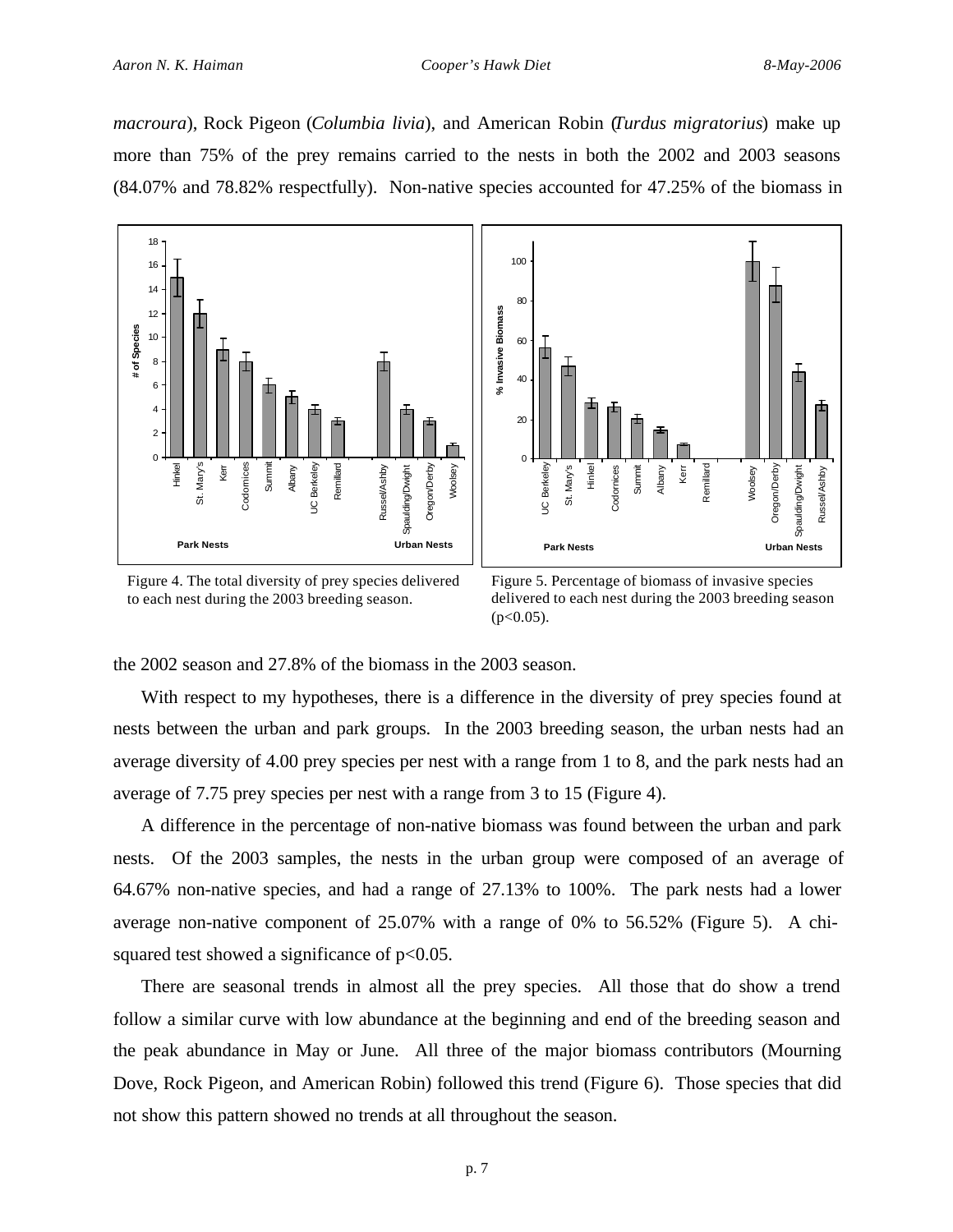Park size appeared to have no effect of the make up of the Cooper's Hawk diet. Of the nests in the park group there is no significant correlation between park size and prey diversity (Figure 7), nor is there an apparent correlation between park size and the percentage of biomass from non-native species in the park group (Figure 8).

## **Discussion**

As urban boundaries expand, and more species are forced to react to changing habitats, it is critical for us to understand the effects that this growth is having on all facets of an ecosystem if we are to prevent local, and possibly total, extinction events from taking place. The purpose of this study has been to examine one facet of the species/ habitat relationship, that of the changing prey base of a top predator, and some of the resulting effects.

Two of the effects of increasing urbanization I have found on Cooper's Hawk populations are a lowering of diversity in the prey base, and an increasing of the relative contribution of non-native species in the diet. These results seem to confirm my first two hypotheses. In areas of more intense urban development the numbers of prey species are reduced due to the displacement of less tolerant species. The result is a lower level of diversity in the diets of Cooper's Hawks that nest in such habitats. Further, the species that remain are not the species that were found in the original habitat, but



Figure 6. Seasonal changes in prey remains during the 2003 breeding season.



Figure 7. Correlation between park area and diversity of prey remains  $(r^2=0.249)$ .



Figure 8. Correlation between park area and percent of non-native biomass  $(r^2=0.047)$ .

are non-native species that humans have introduced and that tolerate human disturbance. It is on these non-native species, then, that Cooper's Hawks in my urban group seem to be relying on to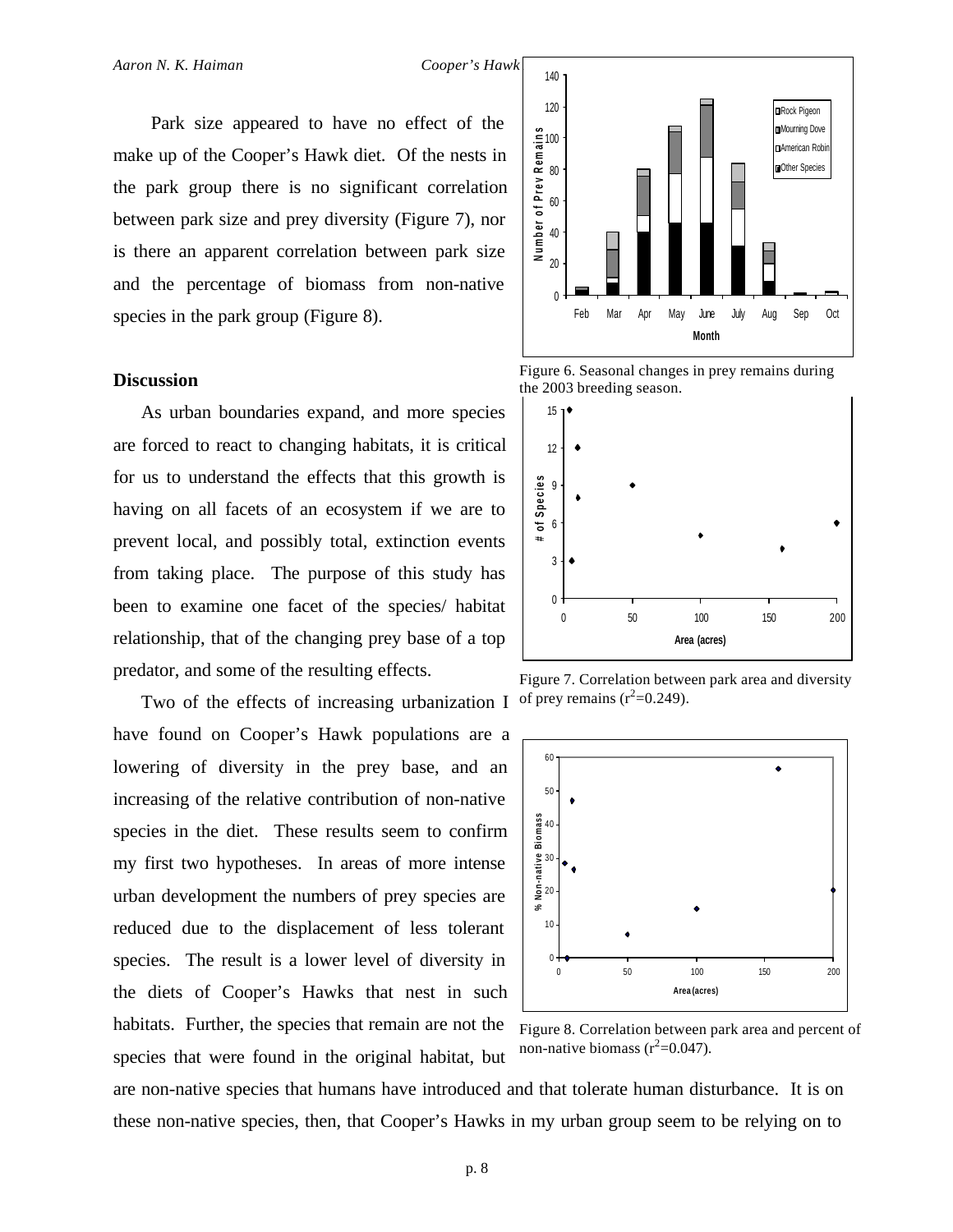a greater extent than those in my park group. Both of these results may be affected by the sampling methods used. Because feathers are easier to see in leaf litter than fur, mammals may be underrepresented in my findings. However, I do not believe that the margin of error is large enough to alter my overall results. Also, more frequent visits would have resulted in an more complete picture of what the Copper's Hawks are eating, and while this may have changed the numbers of each species found, I do not think it would have greatly changed the proportions of each species in the diet.

As the season progressed the numbers of most species of prey increased in the earlier part of the breeding season, and then decreased in the later portion of the season with the numbers reaching a peak in the middle of the season. Because this trend is so wide spread across taxa, this result is probably an artifact of the fact that during this same time period most species are arriving back on their own breeding grounds early in the season, then breeding and have young birds fledge from the nest in the mid-part of the season, and finally are departing for wintering grounds in the later portion of the season. This result indicates that each species accounts for roughly the same percentage of the Cooper's Hawk diet throughout the breeding season.

One feature that does not seem to affect the prey base of Cooper's Hawks is the size of the open space in which they nest. Nests in small parks sometimes have a larger number of prey species than nests in larger parks, and vice versa. This may be because the Cooper's Hawks are not limited to hunting in the immediate area of the nest, and so could cover a much larger area from which to hunt their prey. This disproves my hypothesis. It also suggests that for Cooper's Hawks to exist in urban areas, availability of prey is of more import than the availability of large blocks of open space.

Knowing the abilities of a species to become habituated to urban environments could be useful in determining future management decisions (Boal and Mannan 1998). By determining what Cooper's Hawks feed on in urban environments, which is one prerequisite to reproductive success, we can take precautions to maintain these prey populations. The continued survival of these prey populations will then better secure the survival of the Cooper's Hawk. This knowledge may also help to determine what habitat factors are most essential for the survival of birds of prey in general.

While Cooper's Hawks are able to survive in urban environments under most circumstances, they are still exposed to hazards that they would not face in rural environments. These hazards include collisions with power lines, windows and vehicles (Boal and Mannan 1999). The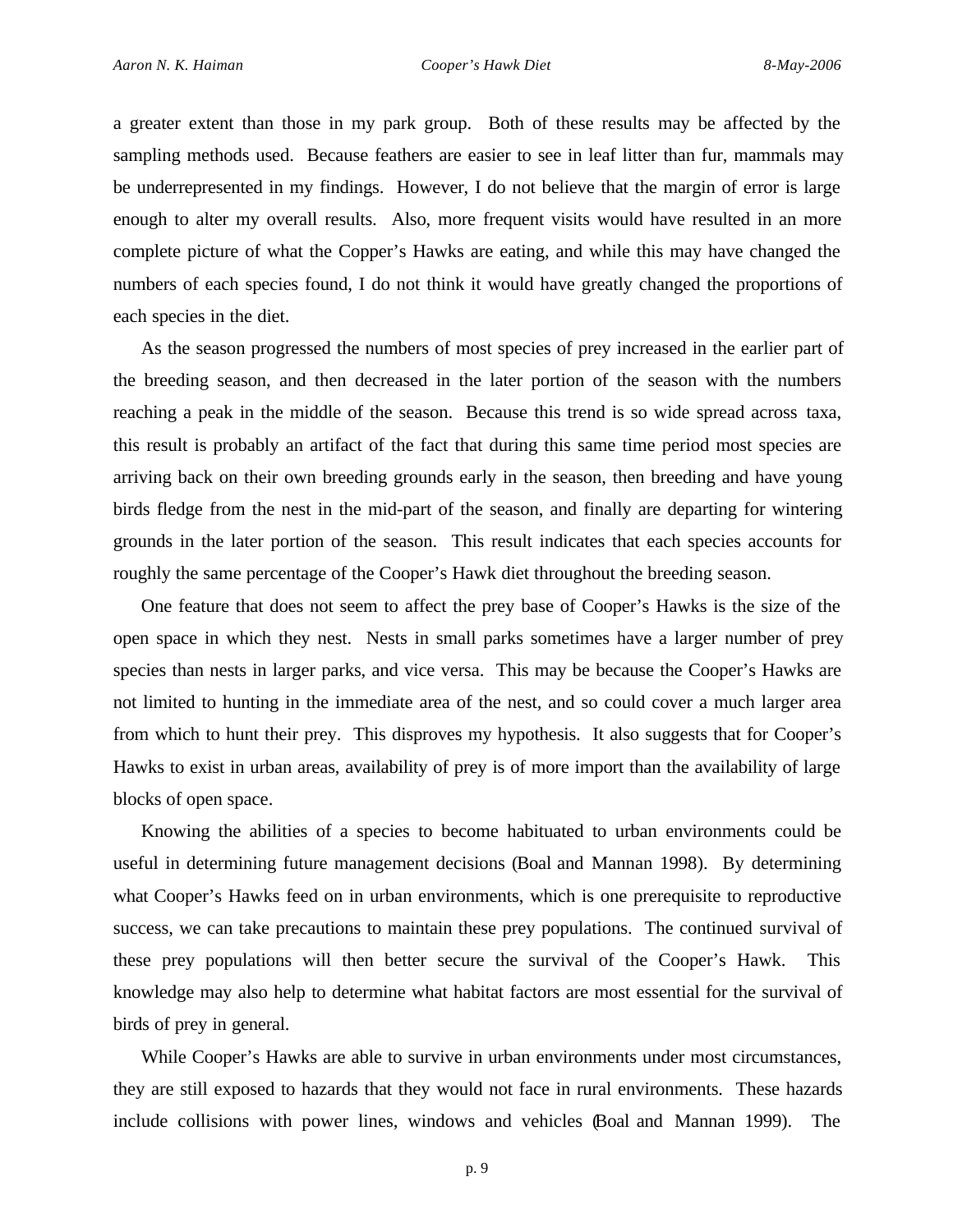placing of bird silhouettes in windows can reduce the threat of collision, but even those cannot remove the threat entirely. Also, Cooper's Hawks cannot survive in all urban environments. Even a species as adaptable as the Cooper's Hawk is sometimes displaced by urban and suburban development (Bosakowski et al. 1993).

The combination of *A. cooperii* being a top predator, tolerant of urbanization, and a charismatic species in the public eye contribute to making this species an effective candidate for studying some of the effects of urbanization. If a top predator is able to maintain a presence in a given environment, all the lower trophic levels and abiotic factors necessary for survival must be present as well. If the factors that allow the Cooper's Hawk to prosper in urban environments could be identified, they could shed light on the needs of other species. Further, hawks are highly visible birds that capture the imagination. Such an animal will inspire concern for its continued survival, and the survival of other raptors, and so draw attention to the importance of the effects of urbanization and conservation as a whole.

### **Acknowledgements**

Thanks to John Latto and Josh Fisher for their guidance on so many matters related to the creation of this paper; to Allen Fish and Ralph Pericoli for their teaching and inspiration, to Ann Mara Kositsky and Grace Frances Fritts for editing this paper and asking so many excellent questions, and to all the CHINS volunteers for their hard work. Without these people, this paper would not exist.

#### **Literature Cited**

- Battin, J. 2004. When good animals love bad habitats: ecological traps and the conservation of animal populations. Conservation Biology **18**: 1482-1491.
- Barry, M. E., C. E. Bock, and S. L. Haire. 1998. Abundance of diurnal raptors on open space grasslands in an urbanized landscape. Condor **100**: 601-608.
- Bell, C., W. Acevedo, and J. T. Buchanan. 1995. Dynamic mapping of urban regions: growth of the San Francisco Sacramento region. Proceedings of the Urban and Regional Information Systems Association, San Antonio, TX. pp.723-734.
- Bessinger, S. R., and D. R. Osborne. 1982. Effects of urbanization on avian community organization. Condor **84**: 75-83.

Boal, C. W., and W. R. Mannan. 1998. Nest-site selection by Cooper's Hawks in an urban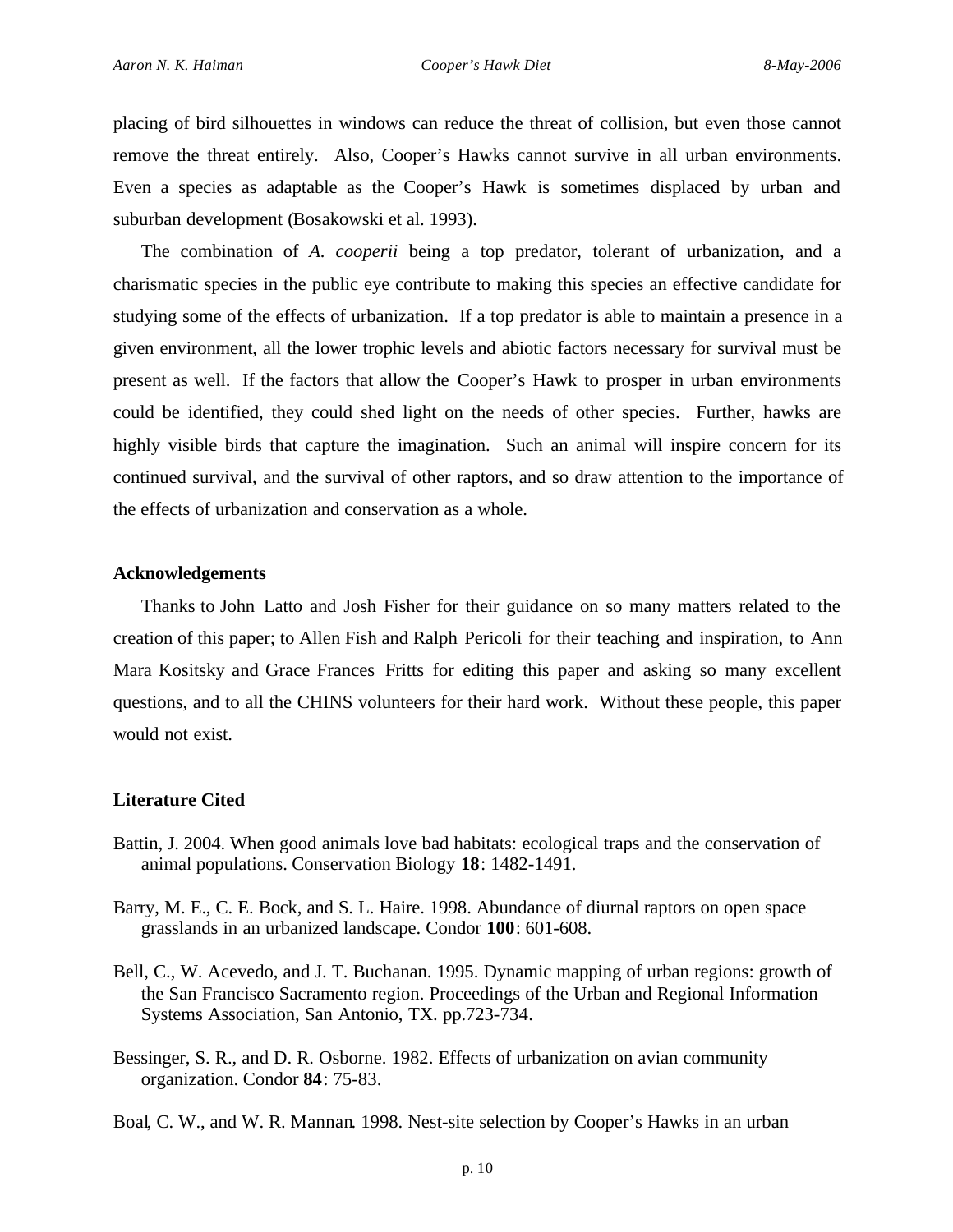environment. Journal of Wildlife Management **62**: 864-871.

- \_\_\_\_\_. 1999. Comparative breeding ecology of Cooper's Hawks in urban vs. exurban areas of southeastern Arizona. Journal of Wildlife Management **63**: 77-84.
- Bosakwski, T., R. Speiser, D. G. Smith, and L. J. Niles. 1003. Loss of Cooper's Hawk nesting habitat to suburban development: inadequate protection for a state-endangered species. Journal of Raptor Research **27**: 26-30.
- Burt, W. H., and R. P. Grossenheider. 1980. Peterson field guide to mammals. Houghton Mifflin Company, New York, U.S.A.
- Castellette, M., N. S. Sodhi, and R. Subaraj. 2000. Heavy extinction of forest avifauna in Singapore: lessons for biodivercity conservation in southeast Asia. Conservation Biology. **14**: 1870-1880.
- Clergeau, P., J. L. Savard, G. Mennechez, and G. Falardeau. 1998. Bird abundance and diversity along an urban-rural gradient: a comparative study between two cities on different continents. Condor **100**: 413-425.
- Collopy, M. W. 1983. A comparison of direct observations and collections of prey remains in determining the diet of golden eagles. Journal of Wildlife Management **47**: 360-368.
- Dunning Jr., J. B. and B. D. Watts. 1990. Regional differences in habitat occupancy by Bachman's Sparrow. Auk **107**: 463-472.
- Errington, P. L. 1932. Technique of raptor food habits study. Condor **34**: 75-86.
- Estes, W. A., and R. W. Mannan. 2003. Feeding behavior of Cooper's Hawks at urban and rural nests in southeastern Arizona. Condor **105**: 107-117.
- Ferguson-Lees, J., and D. A. Christie. 2001. Raptors of the world. Houghton Mifflin Company, New York, U.S.A.
- Herrick, E. E. 1995. Stormwater runoff and receiving systems: impact monitoring and assessment. CRC Press, Boca Raton, U.S.A.
- Jones, D. 2003. Altered environments: the changing face of urban wildlife. Wildlife Australia **40**: 12-15.
- Kauffman, M. J., J. F. Pollock, and B. Walton. 2004. Spatial structure, dispersal, and management of a recovering raptor population. The American Naturalist **164**: 582-598.
- Manosa, S. 1994. Goshawk diet in a Mediterranean area of northeastern Spain. Journal of Raptor Research **28**: 84-92.

Marti, C. D. 1987. Raptor management techniques manual. National Wildlife Federation, U.S.A.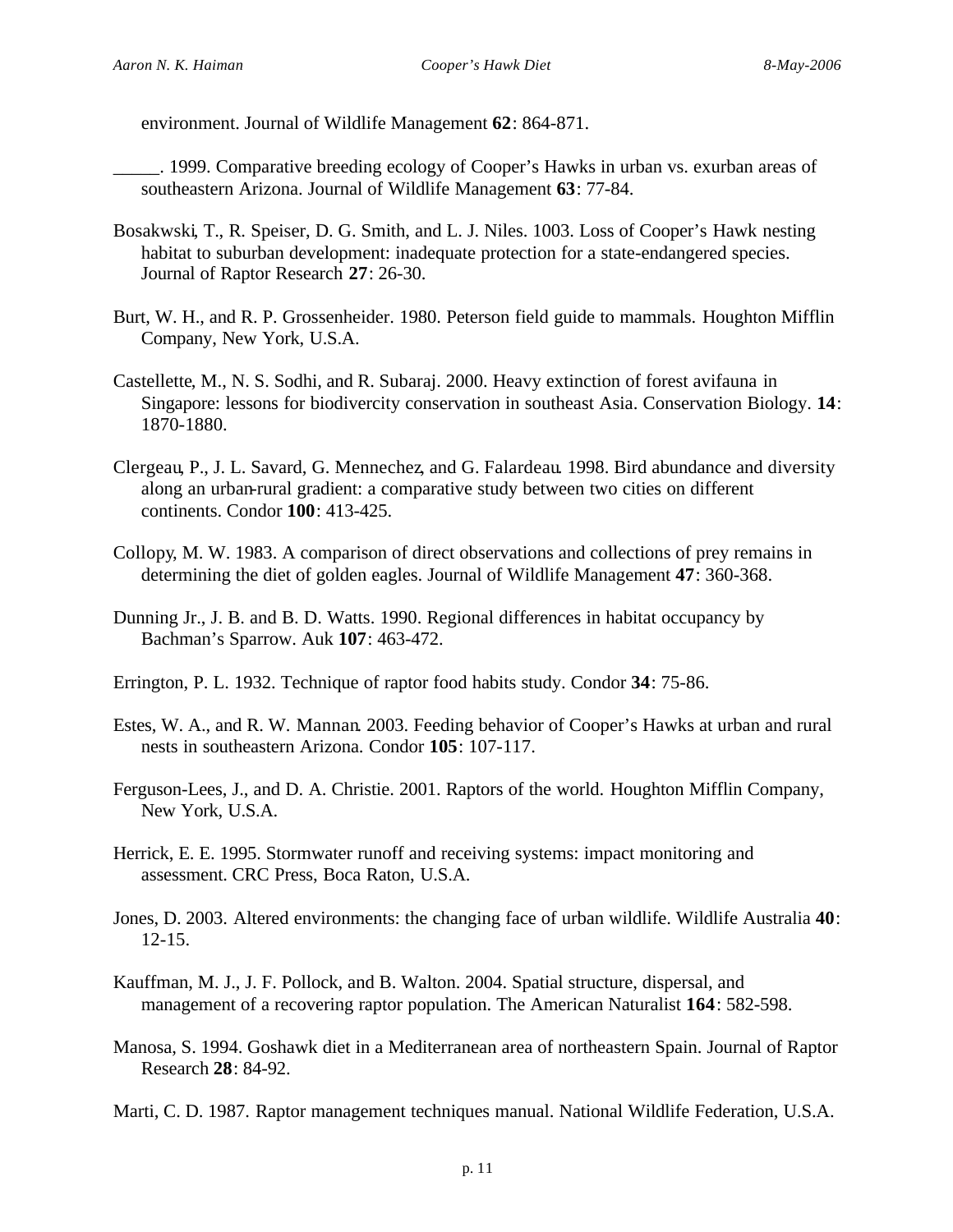- Meng, H. K. 1959. Food habits of nesting Cooper's Hawks and Goshawks in New York and Pennsylvania. Wilson Bulletin **71**: 169-174.
- Mills, G. S., J. B. Dunning. Jr., and J. M. Bates. 1989. Effects of urbanization on breeding bird community structure in southwestern desert habitats. Condor **91**: 416-428.
- Peeters, H, and P. Peeters. 2005. Raptors of California. University of California Press Ltd., London, U.K.
- Pericoli, R. V., and A. M. Fish. 2004. GGRO's east bay Cooper's Hawk intensive nest survey 2003. Unpublished Report. Golden Gate Raptor Observatory. Sausalito, Ca.
- Pyle, P. 1997. The identification of North American birds. Slate Creek Press, Bolinas, U.S.A.
- Reynolds, R. T., and E. C. Meslow. 1984. Partitioning of food and niche characteristics of coexisting *Accipiter* during breeding. Auk **101**: 761-779.
- Rosenfield, R. N., J. Bielefeldt, and J. L. Affeldt. 1996. Urban nesting biology of Cooper's Hawks in Wisconsin. Pages 41-44 in D. M. Bird, D. E. Varland, and J. J. Negro, editors. Raptors in human landscapes. Academic Press, London, U.K.
- Rosenfield, R. N., J. Bielefeldt, L. J. Rosenfield, S. J. Taft, R. K. Murphy, and A. C. Stewart. 2002. Prevalance of *Trichomonas gallinae* in nestling Cooper's Hawks among three North American populations. Wilson Bulletin **114**: 145-147.
- Rosenfield, R. N., J. W. Schneider, J. M. Papp, and W. S. Seegar. 1995. Prey of Peregrine Falcons breeding in West Greenland. Condor **97**: 763-770.
- Roth II, T. C., and S. L. Lima. 2003. Hunting behavior and diet of Cooper's Hawks: an urban view of the small-bird-in-winter paradigm. Condor **105**: 474-483.
- Salsbury, C. M., R. W. Dolan, and E. B. Pentzer. 2004. The distribution of fox squirrel (Sciurus niger) leaf nests within forest fragments in central Indiana. The American Midland Naturalist **151**: 369-378.
- Schweizer, P. E., and G. R. Matlack. 2005. Annual variation in fish assemblages of watersheds with stable and changing land use. The American Midland Naturalist **153**:293-309.
- Sibley, D. A. 2000. The Sibley Guide to Birds. Alfred A Knopf Inc., New York, U.S.A.
- Simmons, R. E., D. M. Avery, and G. Avery. 1991. Biases in diets from pellets and remains: correction factors for a mammal and bird eating raptor. Journal of Raptor Research **25**: 63- 67.
- Stabler, R. M. 1954. *Trichomonas gallinae*: a review. Experimental Parasitology **3**: 368-402.